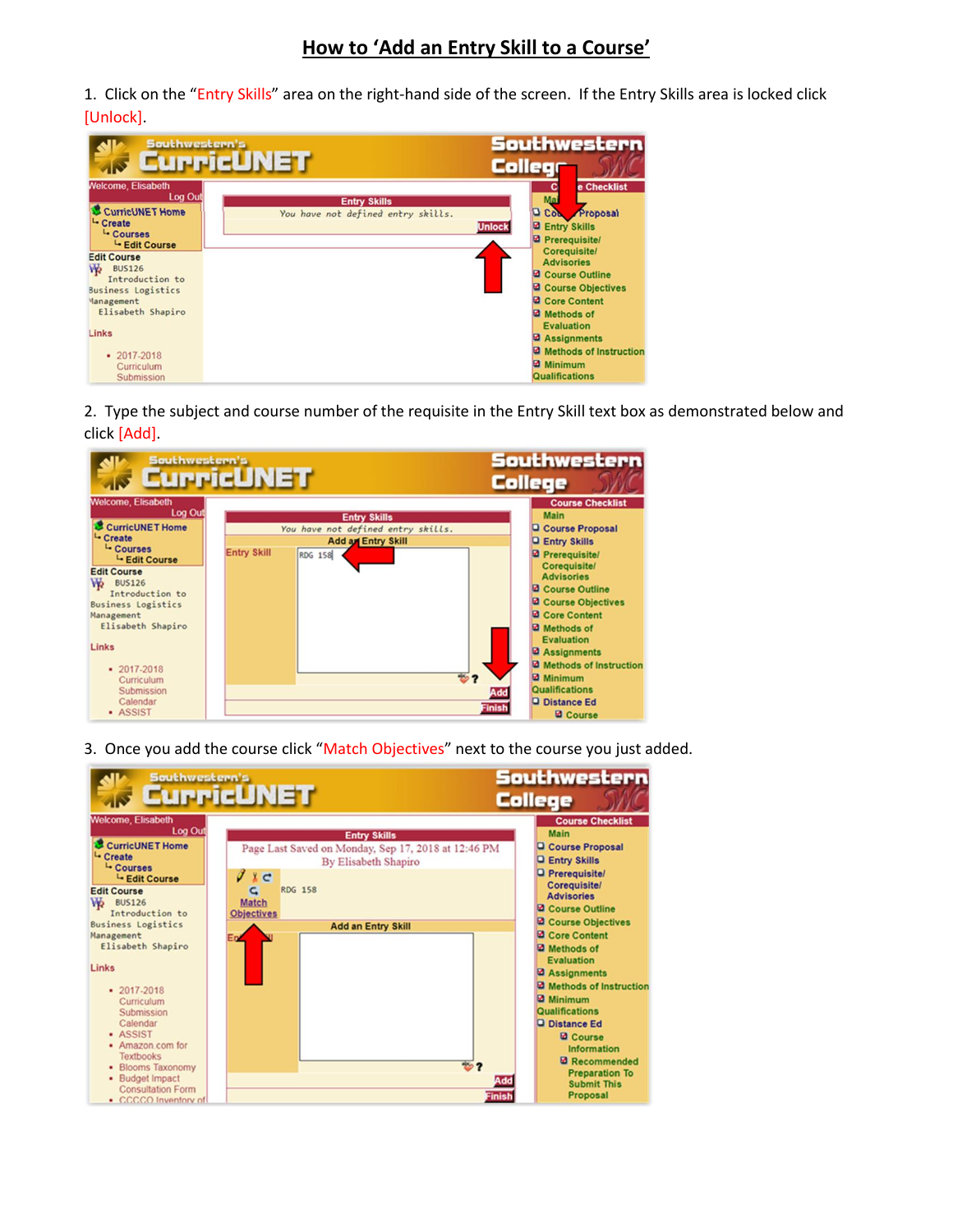## **How to 'Add an Entry Skill to a Course'**

4. Select the discipline of the requisite from the "Discipline" drop-down menu. Once you select the discipline a new drop-down menu will populate.

| Southwestern's                                                                                                                                                                                                                                                                                                                                                                      | <b>CurricUNET</b>                 |                                                                                                                                                                                                                                                          |                                       | Southwestern<br><b>College</b>                                                                                                                                                                                                                                                                                                                                                                 |
|-------------------------------------------------------------------------------------------------------------------------------------------------------------------------------------------------------------------------------------------------------------------------------------------------------------------------------------------------------------------------------------|-----------------------------------|----------------------------------------------------------------------------------------------------------------------------------------------------------------------------------------------------------------------------------------------------------|---------------------------------------|------------------------------------------------------------------------------------------------------------------------------------------------------------------------------------------------------------------------------------------------------------------------------------------------------------------------------------------------------------------------------------------------|
| <b>Welcome, Elisabeth</b><br>Log Out<br>CurricUNET Home<br>L- Create                                                                                                                                                                                                                                                                                                                | <b>Skill</b><br><b>Discipline</b> | <b>RDG 158</b><br>$\mathbf{v}$<br><b>RDG</b>                                                                                                                                                                                                             | <b>Match Skill to Objectives</b><br>? | <b>Course Checklist</b><br><b>Main</b><br>Course Proposal<br><b>Q Entry Skills</b>                                                                                                                                                                                                                                                                                                             |
| L- Courses<br>L- Edit Course<br><b>Edit Course</b><br>₩<br><b>BUS126</b><br>Introduction to<br><b>Business Logistics</b><br>Management<br>Elisabeth Shapiro<br>Links<br>$-2017 - 2018$<br>Curriculum<br>Submission<br>Calendar<br><b>ASSIST</b><br>• Amazon com for<br><b>Textbooks</b><br>• Blooms Taxonomy<br>· Budget Impact<br><b>Consultation Form</b><br>• CCCCO Inventory of |                                   | PE/T<br>$\overline{a}$<br>PHTL<br><b>PHLB</b><br><b>PHS</b><br><b>PHYS</b><br>PORT<br>PS<br><b>PSYC</b><br><b>RA&amp;T</b><br><b>RDG</b><br><b>RE</b><br>REC<br><b>SES</b><br><b>SOC</b><br><b>SPAN</b><br>ST<br><b>SWHS</b><br>T&T<br>TA<br><b>TELE</b> |                                       | <b>Prerequisite/</b><br>Coreguisite/<br><b>Advisories</b><br>Course Outline<br>Course Objectives<br>Core Content<br>Methods of<br><b>Evaluation</b><br><b>Assignments</b><br>Methods of Instruction<br><b>Minimum</b><br><b>Qualifications</b><br><b>Q</b> Distance Ed<br><b>Q</b> Course<br><b>Information</b><br>Recommended<br><b>Preparation To</b><br><b>Submit This</b><br>Proposal<br>- |

5. Select the pending or active version of the course you want as a requisite from the "Course" drop-down menu.

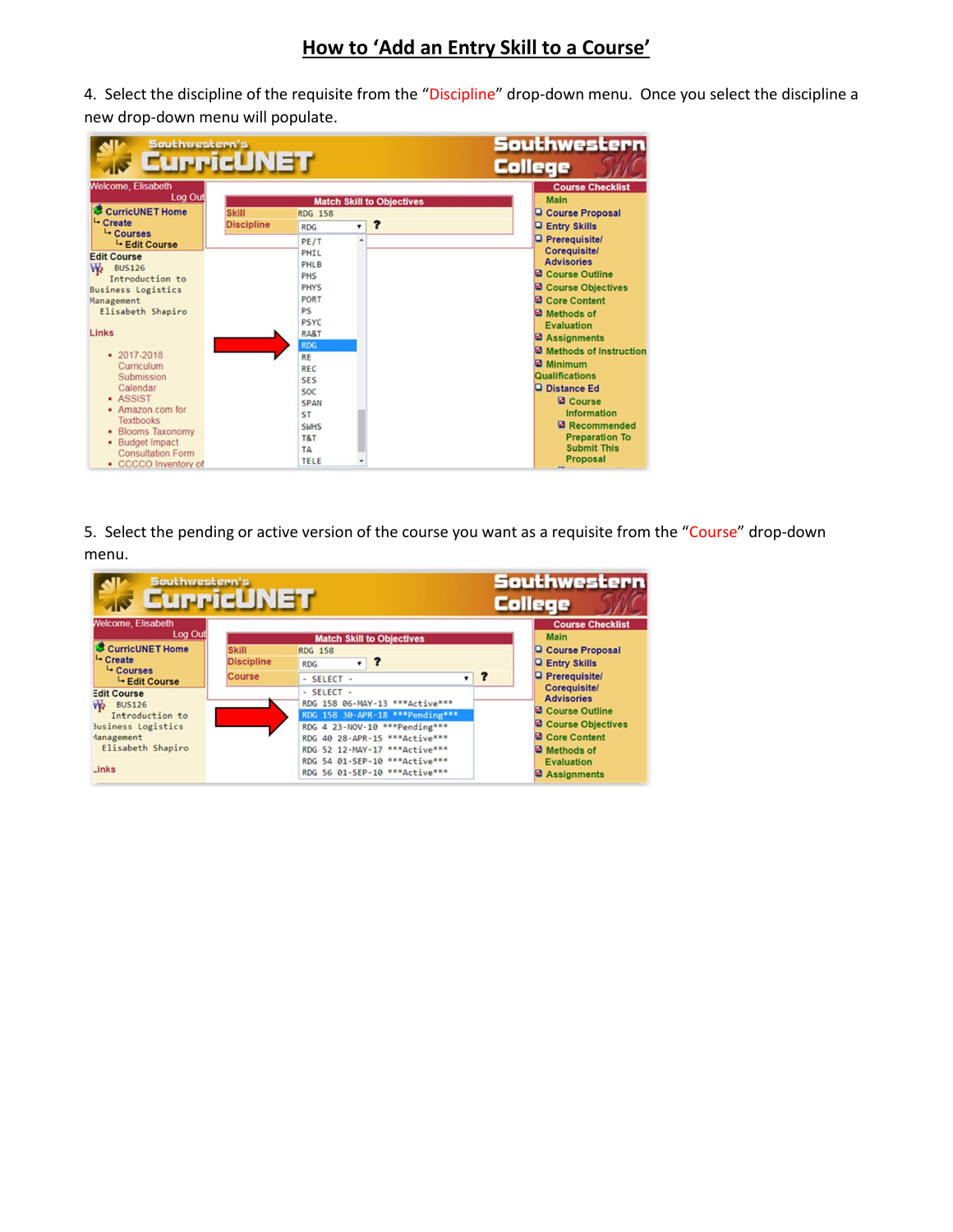## **How to 'Add an Entry Skill to a Course'**

6. Once you select the course from the "Course" drop-down menu, the objectives from that course will populate. Please note, you only have to select **one objective** to successfully complete the Entry Skills area in **CurricUNET.** Selecting specific objectives, all of the objectives, or a more accurate objective does not strenthen, weaken, or restrict your course in CurricUNET in any way. Click any random objective checkbox. Scrool down to the bottom of the screen and click [Add].

| Southwestern's                      |                   |                                                                               | outhwestern                               |
|-------------------------------------|-------------------|-------------------------------------------------------------------------------|-------------------------------------------|
|                                     | urricUNET         |                                                                               | College                                   |
| <b>Welcome, Elisabeth</b>           |                   |                                                                               | <b>Course Checklist</b>                   |
| Log Out                             |                   | <b>Match Skill to Objectives</b>                                              | <b>Main</b>                               |
| CurricUNET Home                     | Skill             | <b>RDG 158</b>                                                                | Course Proposal                           |
| <sup>L</sup> - Create               | <b>Discipline</b> | <b>RDG</b>                                                                    | <b>Q Entry Skills</b>                     |
| <sup>L</sup> Courses                | Course            | RDG 458 30-APR-18 ***Pending*** *                                             | <b>Q</b> Prerequisite/                    |
| <sup>L</sup> - Edit Course          | <b>Objectives</b> | e following rhetorical                                                        | Corequisite/                              |
| <b>Edit Course</b>                  |                   | structures: stated and implied theses,                                        | <b>Advisories</b>                         |
| VO BUS126<br>Introduction to        |                   | main points, supporting details, patterns                                     | Course Outline                            |
| Business Logistics                  |                   | of organization, methods of support,                                          | Course Objectives                         |
| danagement                          |                   | specific purpose, and intended audience.                                      | Core Content                              |
| Elisabeth Shapiro                   |                   | critically evaluate hidden premises,                                          | Methods of                                |
|                                     |                   | assumed values, opinions masked as facts,                                     | Evaluation                                |
| Links                               |                   | rhetorical appeals (ethos, logos,                                             | <b>B</b> Assignments                      |
|                                     |                   | pathos), and propaganda techniques (e.                                        |                                           |
| $-2017 - 2018$                      |                   | transfer, testimonial, bandwagon, plai                                        | Methods of Instruction                    |
| Curriculum                          |                   | folk, glittering generality, and card                                         | <b>2</b> Minimum                          |
| Submission                          |                   | stacking).                                                                    | Qualifications                            |
| Calendar<br>· ASSIST                |                   | identify faulty reasoning, such as<br>questionable statistics, circular       | <b>Q</b> Distance Ed                      |
| · Amazon.com for                    |                   | reasoning, false analogy, non-sequitur                                        | <b>Q</b> Course                           |
| <b>Textbooks</b>                    |                   | red herring, ad hominem, hasty                                                | <b>Information</b>                        |
| · Blooms Taxonomy                   |                   | generalization, slippery slope, either                                        | <b>2</b> Recommended                      |
| · Budget Impact                     |                   | or, and post-hoc fallacies.                                                   | <b>Preparation To</b>                     |
| <b>Consultation Form</b>            |                   | evaluate the quality of argumentati                                           | <b>Submit This</b>                        |
| - CCCCO Inventory of                |                   | through the deconstruction and close                                          | Proposal                                  |
| <b>Approved Programs</b>            |                   | examination of rhetorical structures,                                         | <b>2 Validation That</b>                  |
| • California Education              |                   | inductive and deductive reasoning, and                                        | <b>Course Is</b>                          |
| Code                                |                   | cogency of evidence.                                                          | <b>Appropriate For</b><br><b>Distance</b> |
| · College Source:                   |                   | develop discipline-specific schema                                            | <b>Education</b>                          |
| <b>College Catalogs</b>             |                   | (e.g., BIO, PSY, SOC, HIST, and HLTH)                                         | <b>Delivery Mode</b>                      |
| • Course Outline of<br>Record (COR) |                   | textbook reading strategies through                                           | <b>Q</b> Assignments In                   |
| - CurricUSEARCH                     |                   | analysis of culturally relevant texts.<br>develop basic research skills throu | <b>The Distance</b>                       |
| · Curriculum                        |                   | the identification and assessment (e.g                                        | <b>Education</b>                          |
| Committee                           |                   | currency, relevance, authority, and                                           | <b>Delivery Mode</b>                      |
| Handbook                            |                   | purpose) of sources in a range of                                             | <b>Q</b> Accessibility And                |
| • Curriculum                        |                   | published materials.                                                          | <b>Universal Design</b>                   |
| Flowchart                           |                   | critically analyze research through                                           | <b>Q</b> Regular Effective                |
| · Instructional Support             |                   | well-developed written and oral                                               | Contact                                   |
| Services Website                    |                   | presentations.                                                                | <b>Q</b> Use Of Websites                  |
| • Minimum Faculty                   |                   | determine appropriate reading speed                                           | <b>And Applications</b>                   |
| Qualifications (2014-               |                   | strategy to be used in a variety of                                           | <b>Outside Of The</b>                     |
| 16<br>• OES Occupational            |                   | academic texts (e.g., essays, articles                                        | <b>CMS</b>                                |
|                                     |                   | reports, and textbooks).                                                      | $m -$                                     |
| Employment                          |                   |                                                                               | w <i><b>Required</b></i>                  |
| <b>Statistics</b>                   |                   | apply before-, during-, and after-<br>reading and learning strategies, such   | Instructional                             |
| · OSCAR                             |                   | previewing, predicting, inferring,                                            | <b>Material Fees And</b>                  |
| · PCAH 6th Ed.-                     |                   | questioning, annotating, and note-taki                                        | <b>Access Codes</b>                       |
| Program & Course                    |                   | decipher shades of meaning (e.g.,                                             | <b>d</b> Textbooks                        |
| Approval Handbook                   |                   | literal and figurative expressions,                                           | <b>Q</b> Attached Files                   |
| · Program & Course                  |                   | denotative and connotative meanings)                                          | <b>Q</b> ISLO's                           |
| <b>Impact Consultation</b>          |                   | critically evaluate academic texts.                                           |                                           |
| Form                                |                   | Add                                                                           | <b>Help</b>                               |
| · SLO Website                       |                   |                                                                               |                                           |